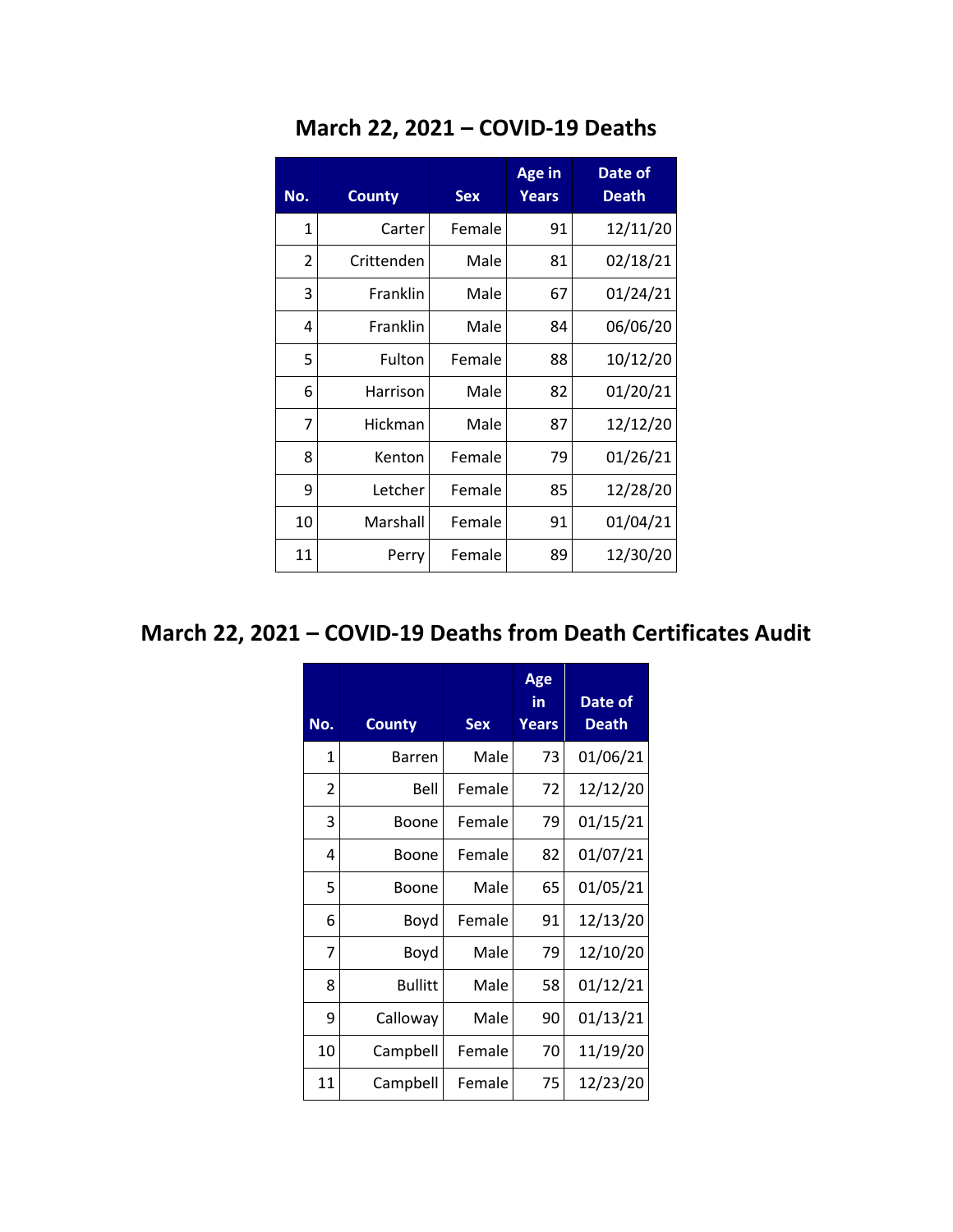|     |               |            | Age<br>in    | Date of      |
|-----|---------------|------------|--------------|--------------|
| No. | <b>County</b> | <b>Sex</b> | <b>Years</b> | <b>Death</b> |
| 12  | Campbell      | Female     | 80           | 01/06/21     |
| 13  | Campbell      | Female     | 88           | 12/23/20     |
| 14  | Campbell      | Female     | 88           | 01/02/21     |
| 15  | Campbell      | Female     | 91           | 01/07/21     |
| 16  | Fayette       | Female     | 75           | 12/31/20     |
| 17  | Grant         | Female     | 82           | 01/07/21     |
| 18  | Greenup       | Male       | 88           | 01/04/21     |
| 19  | Hardin        | Male       | 61           | 01/13/21     |
| 20  | Harrison      | Male       | 87           | 01/07/21     |
| 21  | Jefferson     | Female     | 72           | 12/29/20     |
| 22  | Jefferson     | Female     | 72           | 01/04/21     |
| 23  | Jefferson     | Female     | 80           | 01/16/21     |
| 24  | Jefferson     | Female     | 81           | 11/12/20     |
| 25  | Jefferson     | Female     | 89           | 01/04/21     |
| 26  | Jefferson     | Female     | 90           | 01/06/21     |
| 27  | Jefferson     | Female     | 96           | 12/19/20     |
| 28  | Jefferson     | Male       | 64           | 01/01/21     |
| 29  | Jefferson     | Male       | 80           | 01/12/21     |
| 30  | Jefferson     | Male       | 82           | 01/03/21     |
| 31  | Jessamine     | Male       | 68           | 01/12/21     |
| 32  | Kenton        | Female     | 81           | 12/19/20     |
| 33  | Letcher       | Male       | 82           | 01/01/21     |
| 34  | McCracken     | Male       | 90           | 11/05/20     |
| 35  | McCracken     | Male       | 98           | 12/20/20     |
| 36  | Mason         | Female     | 72           | 12/27/20     |
| 37  | Meade         | Male       | 88           | 12/07/20     |
| 38  | Mercer        | Male       | 67           | 01/08/21     |
| 39  | Metcalfe      | Male       | 54           | 12/20/20     |